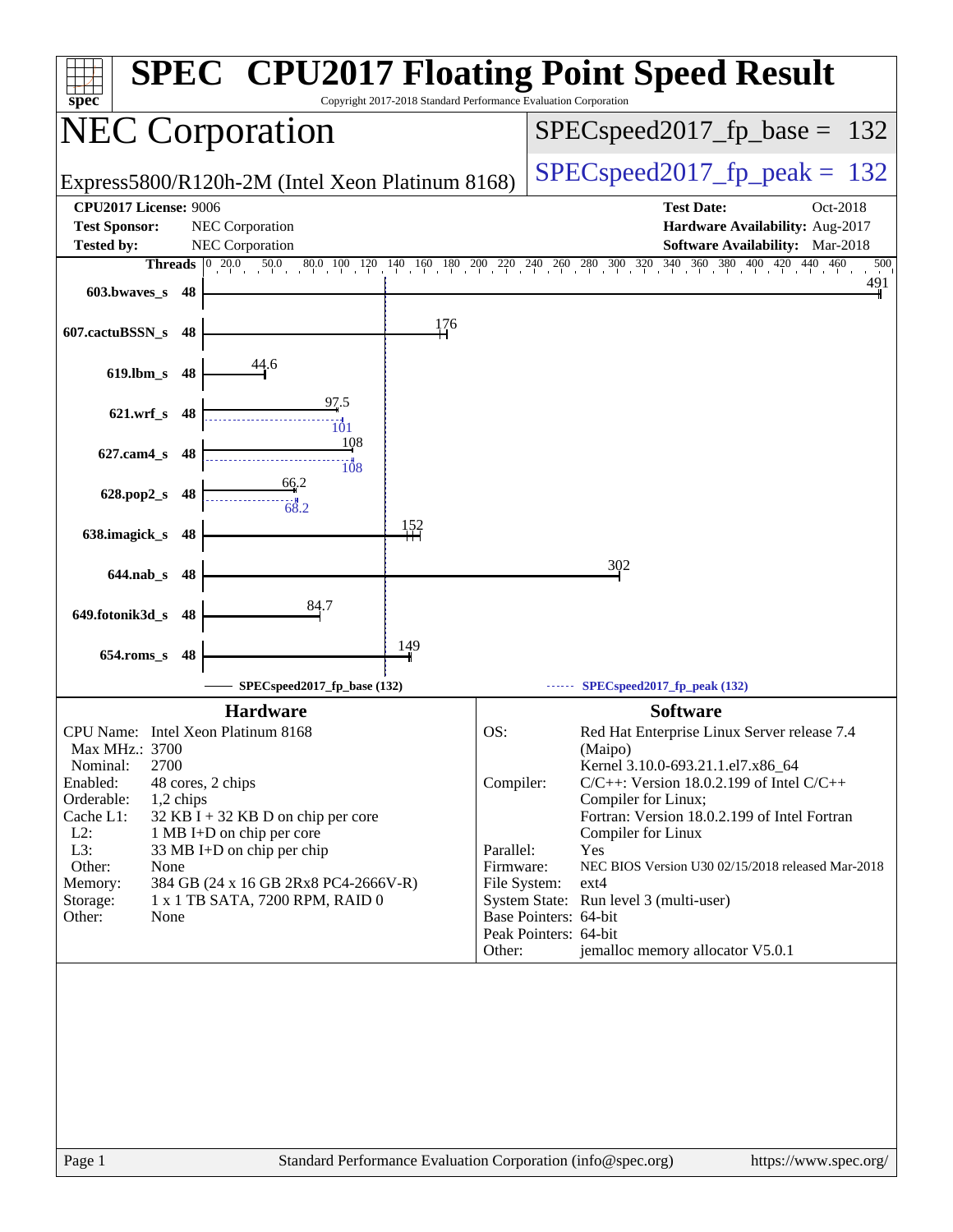

Copyright 2017-2018 Standard Performance Evaluation Corporation

## NEC Corporation

SPECspeed2017 fp base =  $132$ 

Express5800/R120h-2M (Intel Xeon Platinum 8168) [SPECspeed2017\\_fp\\_peak =](http://www.spec.org/auto/cpu2017/Docs/result-fields.html#SPECspeed2017fppeak)  $132$ 

**[Test Sponsor:](http://www.spec.org/auto/cpu2017/Docs/result-fields.html#TestSponsor)** NEC Corporation **[Hardware Availability:](http://www.spec.org/auto/cpu2017/Docs/result-fields.html#HardwareAvailability)** Aug-2017

**[CPU2017 License:](http://www.spec.org/auto/cpu2017/Docs/result-fields.html#CPU2017License)** 9006 **[Test Date:](http://www.spec.org/auto/cpu2017/Docs/result-fields.html#TestDate)** Oct-2018 **[Tested by:](http://www.spec.org/auto/cpu2017/Docs/result-fields.html#Testedby)** NEC Corporation **[Software Availability:](http://www.spec.org/auto/cpu2017/Docs/result-fields.html#SoftwareAvailability)** Mar-2018

### **[Results Table](http://www.spec.org/auto/cpu2017/Docs/result-fields.html#ResultsTable)**

|                           | <b>Base</b>    |                |            |                |       |                | <b>Peak</b> |                |                |              |                |              |                |              |
|---------------------------|----------------|----------------|------------|----------------|-------|----------------|-------------|----------------|----------------|--------------|----------------|--------------|----------------|--------------|
| <b>Benchmark</b>          | <b>Threads</b> | <b>Seconds</b> | Ratio      | <b>Seconds</b> | Ratio | <b>Seconds</b> | Ratio       | <b>Threads</b> | <b>Seconds</b> | <b>Ratio</b> | <b>Seconds</b> | <b>Ratio</b> | <b>Seconds</b> | <b>Ratio</b> |
| 603.bwayes_s              | 48             | 120            | 490        | 120            | 491   | 120            | 492         | 48             | 120            | 490          | 120            | 491          | 120            | 492          |
| 607.cactuBSSN s           | 48             | 94.6           | <u>176</u> | 97.1           | 172   | 94.2           | 177         | 48             | 94.6           | <b>176</b>   | 97.1           | 172          | 94.2           | 177          |
| $619.1$ bm s              | 48             | 119            | 43.9       | 116            | 45.3  | 118            | 44.6        | 48             | 119            | 43.9         | 116            | 45.3         | <b>118</b>     | 44.6         |
| $621$ .wrf s              | 48             | 136            | 97.5       | 137            | 96.8  | 135            | 97.9        | 48             | 131            | 101          | 131            | 101          | <u>131</u>     | <b>101</b>   |
| $627.cam4_s$              | 48             | 81.8           | 108        | 81.6           | 109   | 82.1           | 108         | 48             | 81.5           | 109          | 82.1           | 108          | 82.0           | <b>108</b>   |
| $628.pop2_s$              | 48             | 177            | 67.1       | 181            | 65.6  | 179            | 66.2        | 48             | 174            | 68.2         | 177            | 67.0         | 174            | 68.4         |
| 638.imagick_s             | 48             | 97.6           | 148        | 91.8           | 157   | 95.0           | 152         | 48             | 97.6           | 148          | 91.8           | 157          | 95.0           | 152          |
| $644$ .nab s              | 48             | 58.0           | 301        | 57.9           | 302   | 57.9           | 302         | 48             | 58.0           | 301          | 57.9           | 302          | 57.9           | 302          |
| 649.fotonik3d s           | 48             | 108            | 84.7       | 108            | 84.6  | 108            | 84.7        | 48             | <b>108</b>     | 84.7         | 108            | 84.6         | 108            | 84.7         |
| $654$ .roms s             | 48             | 105            | 149        | 105            | 149   | 105            | 151         | 48             | <u>105</u>     | <u>149</u>   | 105            | 149          | 105            | 151          |
| $SPECspeed2017$ fp base = |                |                | 132        |                |       |                |             |                |                |              |                |              |                |              |

**[SPECspeed2017\\_fp\\_peak =](http://www.spec.org/auto/cpu2017/Docs/result-fields.html#SPECspeed2017fppeak) 132**

Results appear in the [order in which they were run.](http://www.spec.org/auto/cpu2017/Docs/result-fields.html#RunOrder) Bold underlined text [indicates a median measurement](http://www.spec.org/auto/cpu2017/Docs/result-fields.html#Median).

### **[Operating System Notes](http://www.spec.org/auto/cpu2017/Docs/result-fields.html#OperatingSystemNotes)**

Stack size set to unlimited using "ulimit -s unlimited"

### **[General Notes](http://www.spec.org/auto/cpu2017/Docs/result-fields.html#GeneralNotes)**

Environment variables set by runcpu before the start of the run: KMP\_AFFINITY = "granularity=fine,compact" LD\_LIBRARY\_PATH = "/home/cpu2017/lib/ia32:/home/cpu2017/lib/intel64:/home/cpu2017/je5.0.1-32:/home/cpu2017/je5.0.1-64" OMP\_STACKSIZE = "192M"

 Binaries compiled on a system with 1x Intel Core i7-6700K CPU + 32GB RAM memory using Redhat Enterprise Linux 7.5 Transparent Huge Pages enabled by default Prior to runcpu invocation Filesystem page cache synced and cleared with: sync; echo 3 > /proc/sys/vm/drop\_caches

 Yes: The test sponsor attests, as of date of publication, that CVE-2017-5754 (Meltdown) is mitigated in the system as tested and documented. Yes: The test sponsor attests, as of date of publication, that CVE-2017-5753 (Spectre variant 1) is mitigated in the system as tested and documented. Yes: The test sponsor attests, as of date of publication, that CVE-2017-5715 (Spectre variant 2) is mitigated in the system as tested and documented.

 jemalloc, a general purpose malloc implementation built with the RedHat Enterprise 7.5, and the system compiler gcc 4.8.5 sources available from jemalloc.net or <https://github.com/jemalloc/jemalloc/releases>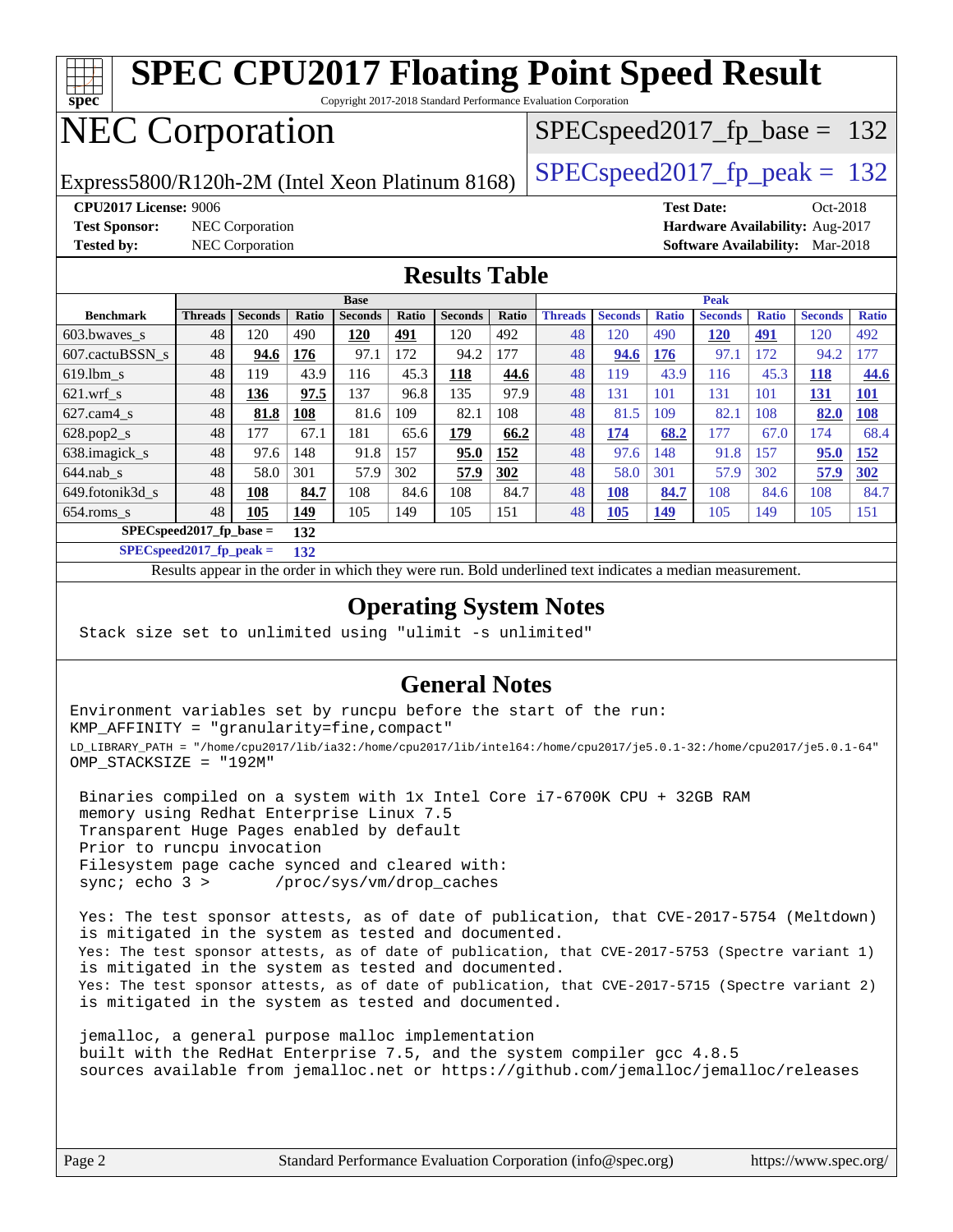| <b>SPEC CPU2017 Floating Point Speed Result</b><br>$spec*$                                                                                                                                                                                                                                                                                                                                                                                                                                                                                                                                                                                                                                                                                                                                                                                                                                                                                                                                                                                                                                                                          | Copyright 2017-2018 Standard Performance Evaluation Corporation |                                                                                                                                                                        |                                             |
|-------------------------------------------------------------------------------------------------------------------------------------------------------------------------------------------------------------------------------------------------------------------------------------------------------------------------------------------------------------------------------------------------------------------------------------------------------------------------------------------------------------------------------------------------------------------------------------------------------------------------------------------------------------------------------------------------------------------------------------------------------------------------------------------------------------------------------------------------------------------------------------------------------------------------------------------------------------------------------------------------------------------------------------------------------------------------------------------------------------------------------------|-----------------------------------------------------------------|------------------------------------------------------------------------------------------------------------------------------------------------------------------------|---------------------------------------------|
| <b>NEC Corporation</b>                                                                                                                                                                                                                                                                                                                                                                                                                                                                                                                                                                                                                                                                                                                                                                                                                                                                                                                                                                                                                                                                                                              |                                                                 | $SPEC speed2017_f p\_base = 132$                                                                                                                                       |                                             |
| Express5800/R120h-2M (Intel Xeon Platinum 8168)                                                                                                                                                                                                                                                                                                                                                                                                                                                                                                                                                                                                                                                                                                                                                                                                                                                                                                                                                                                                                                                                                     |                                                                 | $SPEC speed2017_fp\_peak = 132$                                                                                                                                        |                                             |
| <b>CPU2017 License: 9006</b><br><b>Test Sponsor:</b><br>NEC Corporation                                                                                                                                                                                                                                                                                                                                                                                                                                                                                                                                                                                                                                                                                                                                                                                                                                                                                                                                                                                                                                                             |                                                                 | <b>Test Date:</b>                                                                                                                                                      | Oct-2018<br>Hardware Availability: Aug-2017 |
| NEC Corporation<br><b>Tested by:</b>                                                                                                                                                                                                                                                                                                                                                                                                                                                                                                                                                                                                                                                                                                                                                                                                                                                                                                                                                                                                                                                                                                |                                                                 |                                                                                                                                                                        | <b>Software Availability:</b> Mar-2018      |
|                                                                                                                                                                                                                                                                                                                                                                                                                                                                                                                                                                                                                                                                                                                                                                                                                                                                                                                                                                                                                                                                                                                                     | <b>Platform Notes</b>                                           |                                                                                                                                                                        |                                             |
| BIOS Settings:<br>Thermal Configuration: Maximum Cooling<br>Workload Profile: General Peak Frequency Compute<br>Intel Hyper-Threading: Disabled<br>Memory Patrol Scrubbing: Disabled<br>Energy/Performance Bias: Maximum Performance<br>LLC Dead Line Allocation: Disabled<br>Workload Profile: Custom<br>NUMA Group Size Optimization: Flat<br>Adjacent Sector Prefetch: Disabled<br>DCU Stream Prefetcher: Disabled<br>Sysinfo program /home/cpu2017/bin/sysinfo<br>Rev: r5974 of 2018-05-19 9bcde8f2999c33d61f64985e45859ea9<br>running on r120h2m Mon Oct 29 14:29:48 2018<br>SUT (System Under Test) info as seen by some common utilities.<br>For more information on this section, see<br>https://www.spec.org/cpu2017/Docs/config.html#sysinfo<br>From /proc/cpuinfo<br>model name: $Intel(R)$ Xeon $(R)$ Platinum 8168 CPU @ 2.70GHz<br>"physical id"s (chips)<br>2<br>48 "processors"<br>cores, siblings (Caution: counting these is hw and system dependent. The following<br>excerpts from /proc/cpuinfo might not be reliable. Use with caution.)<br>cpu cores $: 24$<br>siblings : 24<br>From 1scpu:<br>Architecture: | x86_64                                                          | physical 0: cores 0 1 2 3 4 5 8 9 10 11 12 13 16 17 18 19 20 21 24 25 26 27 28 29<br>physical 1: cores 0 1 2 3 4 5 8 9 10 11 12 13 16 17 18 19 20 21 24 25 26 27 28 29 |                                             |
| $CPU$ op-mode(s):<br>Byte Order:<br>CPU(s):<br>On-line CPU(s) list:                                                                                                                                                                                                                                                                                                                                                                                                                                                                                                                                                                                                                                                                                                                                                                                                                                                                                                                                                                                                                                                                 | $32$ -bit, $64$ -bit<br>Little Endian<br>48<br>$0 - 47$         |                                                                                                                                                                        |                                             |
| Thread(s) per core:<br>Core(s) per socket:<br>Socket(s):<br>NUMA $node(s)$ :                                                                                                                                                                                                                                                                                                                                                                                                                                                                                                                                                                                                                                                                                                                                                                                                                                                                                                                                                                                                                                                        | 1<br>24<br>2<br>$\overline{2}$                                  |                                                                                                                                                                        |                                             |
| Vendor ID:<br>CPU family:                                                                                                                                                                                                                                                                                                                                                                                                                                                                                                                                                                                                                                                                                                                                                                                                                                                                                                                                                                                                                                                                                                           | GenuineIntel<br>6<br>85                                         |                                                                                                                                                                        |                                             |
| Model:<br>Model name:<br>Stepping:<br>CPU MHz:<br>BogoMIPS:                                                                                                                                                                                                                                                                                                                                                                                                                                                                                                                                                                                                                                                                                                                                                                                                                                                                                                                                                                                                                                                                         | 4<br>2700.000<br>5400.00                                        | Intel(R) Xeon(R) Platinum 8168 CPU @ 2.70GHz                                                                                                                           |                                             |
|                                                                                                                                                                                                                                                                                                                                                                                                                                                                                                                                                                                                                                                                                                                                                                                                                                                                                                                                                                                                                                                                                                                                     | (Continued on next page)                                        |                                                                                                                                                                        |                                             |
| Page 3                                                                                                                                                                                                                                                                                                                                                                                                                                                                                                                                                                                                                                                                                                                                                                                                                                                                                                                                                                                                                                                                                                                              | Standard Performance Evaluation Corporation (info@spec.org)     |                                                                                                                                                                        | https://www.spec.org/                       |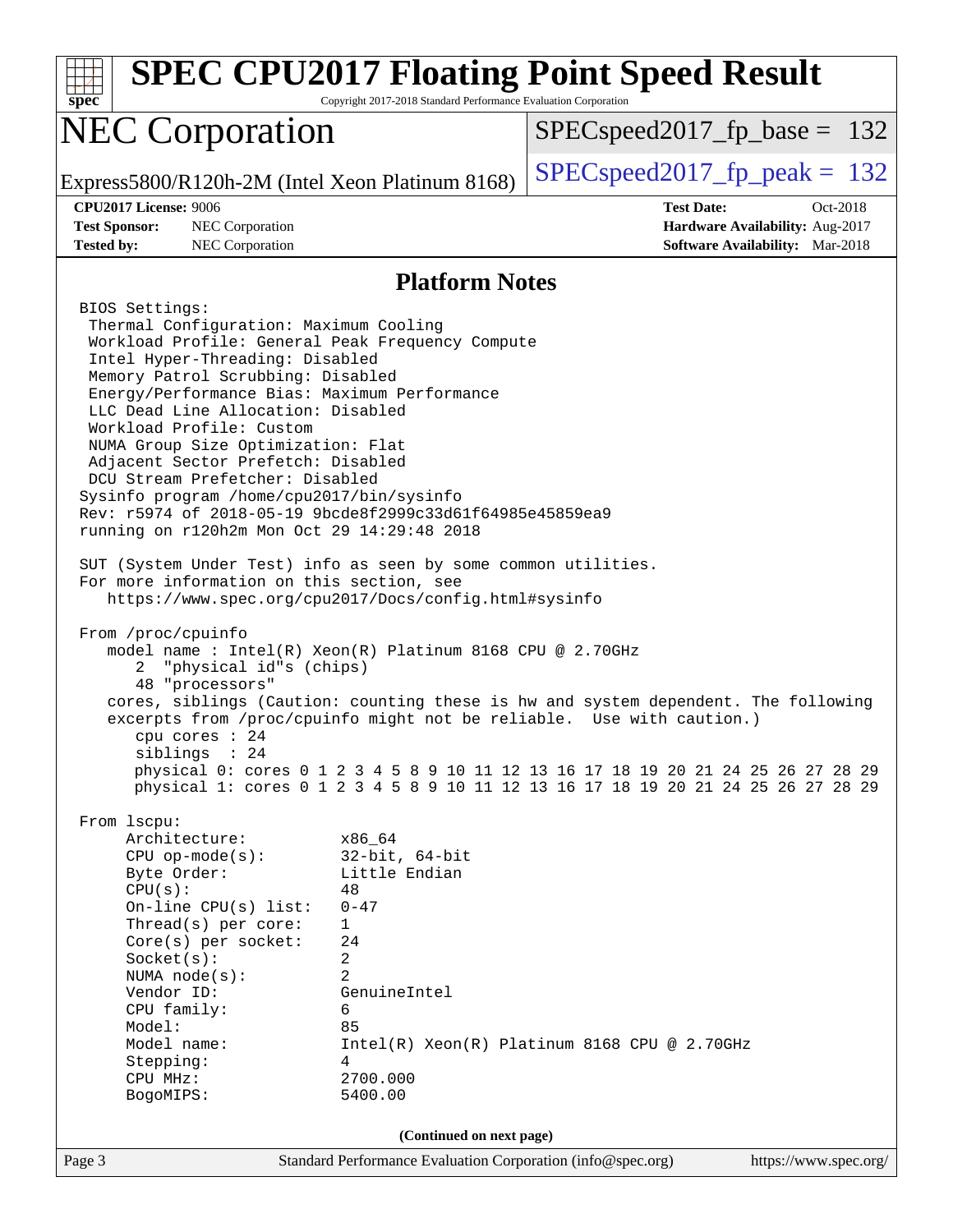Page 4 Standard Performance Evaluation Corporation [\(info@spec.org\)](mailto:info@spec.org) <https://www.spec.org/> **[spec](http://www.spec.org/) [SPEC CPU2017 Floating Point Speed Result](http://www.spec.org/auto/cpu2017/Docs/result-fields.html#SPECCPU2017FloatingPointSpeedResult)** Copyright 2017-2018 Standard Performance Evaluation Corporation NEC Corporation Express5800/R120h-2M (Intel Xeon Platinum 8168) [SPECspeed2017\\_fp\\_peak =](http://www.spec.org/auto/cpu2017/Docs/result-fields.html#SPECspeed2017fppeak)  $132$ SPECspeed2017 fp base =  $132$ **[CPU2017 License:](http://www.spec.org/auto/cpu2017/Docs/result-fields.html#CPU2017License)** 9006 **[Test Date:](http://www.spec.org/auto/cpu2017/Docs/result-fields.html#TestDate)** Oct-2018 **[Test Sponsor:](http://www.spec.org/auto/cpu2017/Docs/result-fields.html#TestSponsor)** NEC Corporation **[Hardware Availability:](http://www.spec.org/auto/cpu2017/Docs/result-fields.html#HardwareAvailability)** Aug-2017 **[Tested by:](http://www.spec.org/auto/cpu2017/Docs/result-fields.html#Testedby)** NEC Corporation **[Software Availability:](http://www.spec.org/auto/cpu2017/Docs/result-fields.html#SoftwareAvailability)** Mar-2018 **[Platform Notes \(Continued\)](http://www.spec.org/auto/cpu2017/Docs/result-fields.html#PlatformNotes)** Virtualization: VT-x L1d cache: 32K L1i cache: 32K L2 cache: 1024K L3 cache: 33792K NUMA node0 CPU(s): 0-23 NUMA node1 CPU(s): 24-47 Flags: fpu vme de pse tsc msr pae mce cx8 apic sep mtrr pge mca cmov pat pse36 clflush dts acpi mmx fxsr sse sse2 ss ht tm pbe syscall nx pdpe1gb rdtscp lm constant\_tsc art arch\_perfmon pebs bts rep\_good nopl xtopology nonstop\_tsc aperfmperf eagerfpu pni pclmulqdq dtes64 monitor ds\_cpl vmx smx est tm2 ssse3 fma cx16 xtpr pdcm pcid dca sse4\_1 sse4\_2 x2apic movbe popcnt tsc\_deadline\_timer aes xsave avx f16c rdrand lahf\_lm abm 3dnowprefetch epb cat\_l3 cdp\_l3 invpcid\_single intel\_pt spec\_ctrl ibpb\_support tpr\_shadow vnmi flexpriority ept vpid fsgsbase tsc\_adjust bmi1 hle avx2 smep bmi2 erms invpcid rtm cqm mpx rdt\_a avx512f avx512dq rdseed adx smap clflushopt clwb avx512cd avx512bw avx512vl xsaveopt xsavec xgetbv1 cqm\_llc cqm\_occup\_llc cqm\_mbm\_total cqm\_mbm\_local dtherm ida arat pln pts /proc/cpuinfo cache data cache size : 33792 KB From numactl --hardware WARNING: a numactl 'node' might or might not correspond to a physical chip. available: 2 nodes (0-1) node 0 cpus: 0 1 2 3 4 5 6 7 8 9 10 11 12 13 14 15 16 17 18 19 20 21 22 23 node 0 size: 196267 MB node 0 free: 191586 MB node 1 cpus: 24 25 26 27 28 29 30 31 32 33 34 35 36 37 38 39 40 41 42 43 44 45 46 47 node 1 size: 196607 MB node 1 free: 192163 MB node distances: node 0 1 0: 10 21 1: 21 10 From /proc/meminfo MemTotal: 395926632 kB HugePages\_Total: 0 Hugepagesize: 2048 kB From /etc/\*release\* /etc/\*version\* os-release: NAME="Red Hat Enterprise Linux Server" VERSION="7.4 (Maipo)" ID="rhel" ID\_LIKE="fedora" VARIANT="Server" **(Continued on next page)**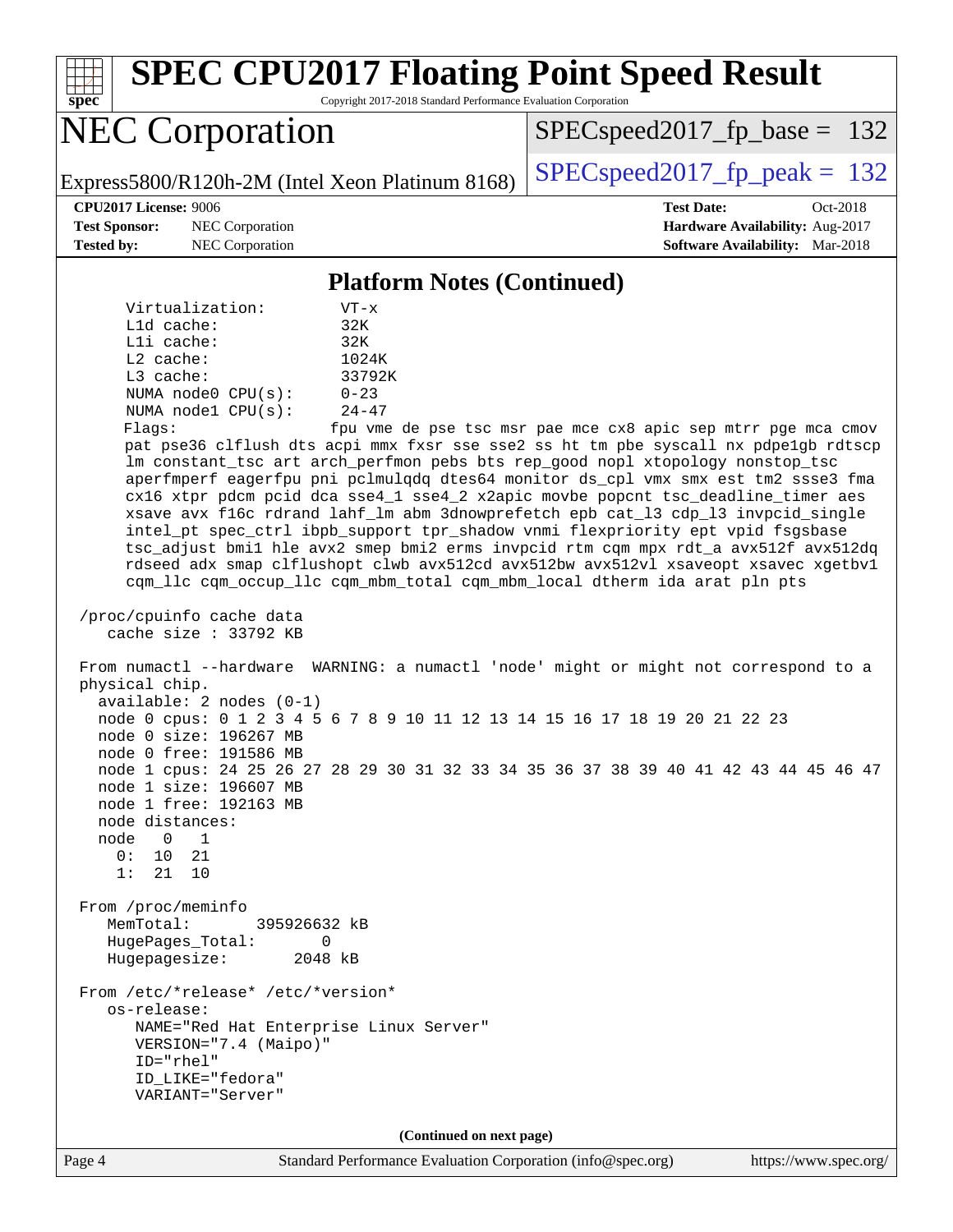Page 5 Standard Performance Evaluation Corporation [\(info@spec.org\)](mailto:info@spec.org) <https://www.spec.org/> **[spec](http://www.spec.org/) [SPEC CPU2017 Floating Point Speed Result](http://www.spec.org/auto/cpu2017/Docs/result-fields.html#SPECCPU2017FloatingPointSpeedResult)** Copyright 2017-2018 Standard Performance Evaluation Corporation NEC Corporation Express5800/R120h-2M (Intel Xeon Platinum 8168) [SPECspeed2017\\_fp\\_peak =](http://www.spec.org/auto/cpu2017/Docs/result-fields.html#SPECspeed2017fppeak)  $132$ SPECspeed2017 fp base =  $132$ **[CPU2017 License:](http://www.spec.org/auto/cpu2017/Docs/result-fields.html#CPU2017License)** 9006 **[Test Date:](http://www.spec.org/auto/cpu2017/Docs/result-fields.html#TestDate)** Oct-2018 **[Test Sponsor:](http://www.spec.org/auto/cpu2017/Docs/result-fields.html#TestSponsor)** NEC Corporation **[Hardware Availability:](http://www.spec.org/auto/cpu2017/Docs/result-fields.html#HardwareAvailability)** Aug-2017 **[Tested by:](http://www.spec.org/auto/cpu2017/Docs/result-fields.html#Testedby)** NEC Corporation **[Software Availability:](http://www.spec.org/auto/cpu2017/Docs/result-fields.html#SoftwareAvailability)** Mar-2018 **[Platform Notes \(Continued\)](http://www.spec.org/auto/cpu2017/Docs/result-fields.html#PlatformNotes)** VARIANT\_ID="server" VERSION\_ID="7.4" PRETTY\_NAME="Red Hat Enterprise Linux Server 7.4 (Maipo)" redhat-release: Red Hat Enterprise Linux Server release 7.4 (Maipo) system-release: Red Hat Enterprise Linux Server release 7.4 (Maipo) system-release-cpe: cpe:/o:redhat:enterprise\_linux:7.4:ga:server uname -a: Linux r120h2m 3.10.0-693.21.1.el7.x86\_64 #1 SMP Fri Feb 23 18:54:16 UTC 2018 x86\_64 x86\_64 x86\_64 GNU/Linux Kernel self-reported vulnerability status: CVE-2017-5754 (Meltdown): Mitigation: PTI CVE-2017-5753 (Spectre variant 1): Mitigation: Load fences CVE-2017-5715 (Spectre variant 2): Mitigation: IBRS (kernel) run-level 3 Oct 29 14:24 SPEC is set to: /home/cpu2017 Filesystem Type Size Used Avail Use% Mounted on /dev/sda3 ext4 909G 629G 234G 73% / Additional information from dmidecode follows. WARNING: Use caution when you interpret this section. The 'dmidecode' program reads system data which is "intended to allow hardware to be accurately determined", but the intent may not be met, as there are frequent changes to hardware, firmware, and the "DMTF SMBIOS" standard. BIOS NEC U30 02/15/2018 Memory: 24x UNKNOWN NOT AVAILABLE 16 GB 2 rank 2666 (End of data from sysinfo program) **[Compiler Version Notes](http://www.spec.org/auto/cpu2017/Docs/result-fields.html#CompilerVersionNotes)** ============================================================================== CC 619.1bm s(base) 638.imagick s(base, peak) 644.nab s(base, peak) ----------------------------------------------------------------------------- icc (ICC) 18.0.2 20180210 Copyright (C) 1985-2018 Intel Corporation. All rights reserved. ------------------------------------------------------------------------------ ============================================================================== CC 619.lbm\_s(peak) ----------------------------------------------------------------------------- icc (ICC) 18.0.2 20180210 **(Continued on next page)**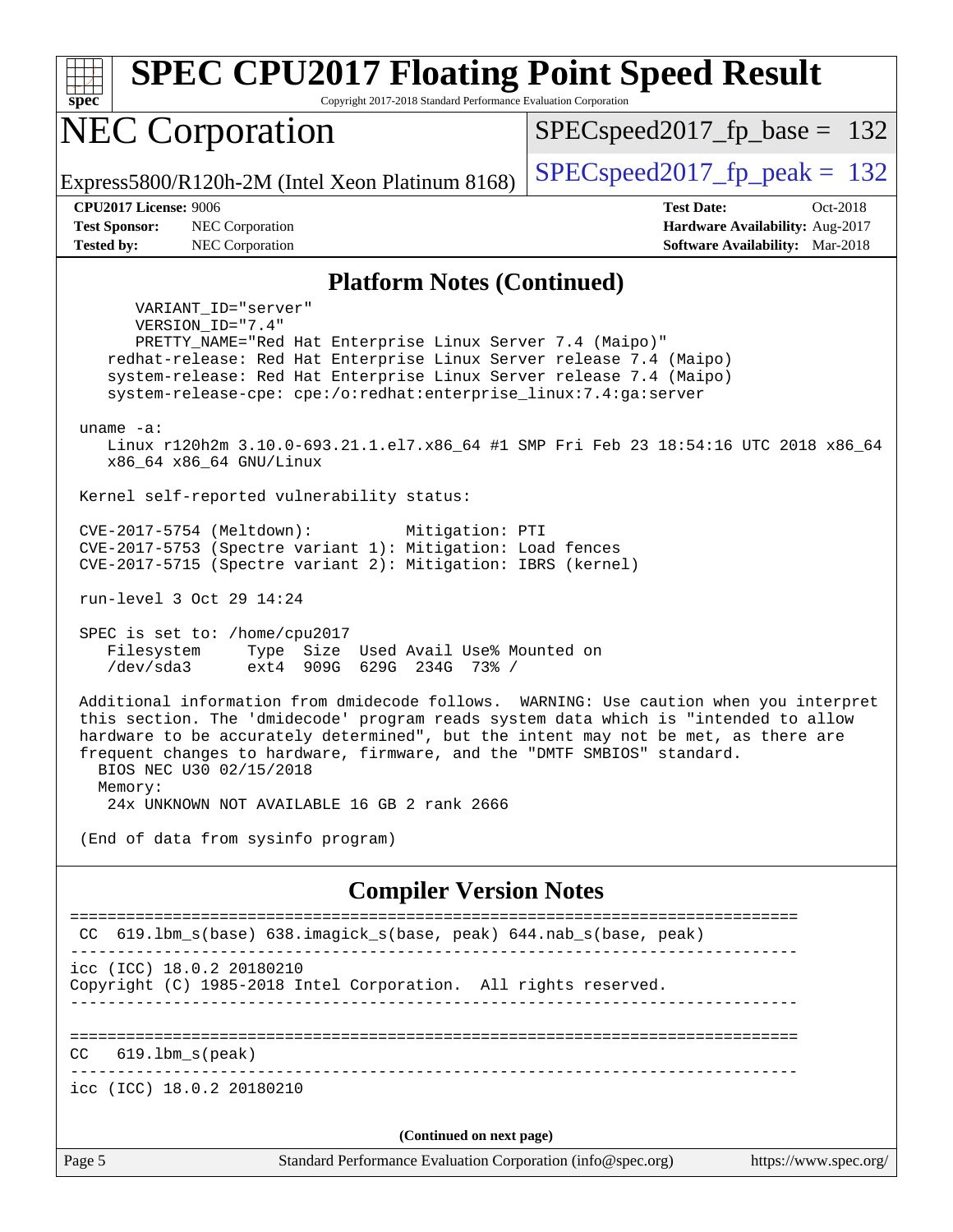| s<br>Dе<br>U |  |  |  |  |  |
|--------------|--|--|--|--|--|

Copyright 2017-2018 Standard Performance Evaluation Corporation

## NEC Corporation

[SPECspeed2017\\_fp\\_base =](http://www.spec.org/auto/cpu2017/Docs/result-fields.html#SPECspeed2017fpbase) 132

Express5800/R120h-2M (Intel Xeon Platinum 8168) [SPECspeed2017\\_fp\\_peak =](http://www.spec.org/auto/cpu2017/Docs/result-fields.html#SPECspeed2017fppeak)  $132$ 

**[CPU2017 License:](http://www.spec.org/auto/cpu2017/Docs/result-fields.html#CPU2017License)** 9006 **[Test Date:](http://www.spec.org/auto/cpu2017/Docs/result-fields.html#TestDate)** Oct-2018 **[Test Sponsor:](http://www.spec.org/auto/cpu2017/Docs/result-fields.html#TestSponsor)** NEC Corporation **[Hardware Availability:](http://www.spec.org/auto/cpu2017/Docs/result-fields.html#HardwareAvailability)** Aug-2017 **[Tested by:](http://www.spec.org/auto/cpu2017/Docs/result-fields.html#Testedby)** NEC Corporation **[Software Availability:](http://www.spec.org/auto/cpu2017/Docs/result-fields.html#SoftwareAvailability)** Mar-2018

### **[Compiler Version Notes \(Continued\)](http://www.spec.org/auto/cpu2017/Docs/result-fields.html#CompilerVersionNotes)**

| Copyright (C) 1985-2018 Intel Corporation. All rights reserved.                                                            |                      |
|----------------------------------------------------------------------------------------------------------------------------|----------------------|
| FC 607.cactuBSSN_s(base, peak)                                                                                             |                      |
|                                                                                                                            |                      |
| icpc (ICC) 18.0.2 20180210<br>Copyright (C) 1985-2018 Intel Corporation. All rights reserved.<br>icc (ICC) 18.0.2 20180210 |                      |
| Copyright (C) 1985-2018 Intel Corporation.<br>ifort (IFORT) 18.0.2 20180210                                                | All rights reserved. |
| Copyright (C) 1985-2018 Intel Corporation. All rights reserved.                                                            |                      |
|                                                                                                                            |                      |
| FC 603.bwaves_s(base) 649.fotonik3d_s(base) 654.roms_s(base, peak)                                                         |                      |
| ifort (IFORT) 18.0.2 20180210<br>Copyright (C) 1985-2018 Intel Corporation. All rights reserved.                           |                      |
|                                                                                                                            |                      |
| 603.bwaves_s(peak) 649.fotonik3d_s(peak)<br>FC                                                                             |                      |
| ifort (IFORT) 18.0.2 20180210<br>Copyright (C) 1985-2018 Intel Corporation. All rights reserved.                           |                      |
|                                                                                                                            |                      |
| CC 621.wrf_s(base) 627.cam4_s(base, peak) 628.pop2_s(base)                                                                 |                      |
| ifort (IFORT) 18.0.2 20180210<br>Copyright (C) 1985-2018 Intel Corporation.<br>icc (ICC) 18.0.2 20180210                   | All rights reserved. |
| Copyright (C) 1985-2018 Intel Corporation. All rights reserved.                                                            |                      |
| $621.wrf$ s(peak) $628.pop2$ s(peak)<br>CC                                                                                 |                      |
|                                                                                                                            |                      |
| ifort (IFORT) 18.0.2 20180210<br>Copyright (C) 1985-2018 Intel Corporation.<br>icc (ICC) 18.0.2 20180210                   | All rights reserved. |
| Copyright (C) 1985-2018 Intel Corporation. All rights reserved.                                                            |                      |
|                                                                                                                            |                      |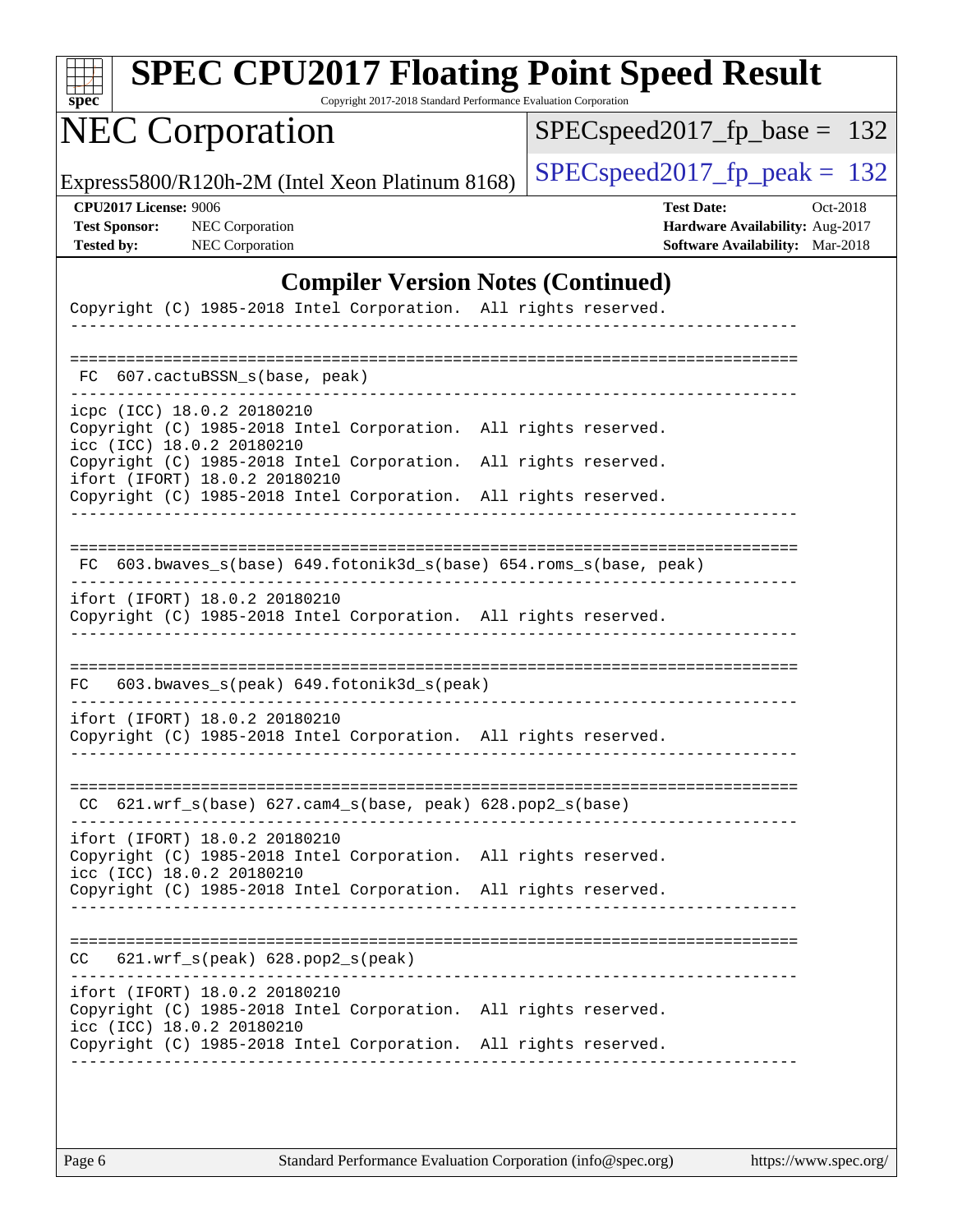

Copyright 2017-2018 Standard Performance Evaluation Corporation

### NEC Corporation

SPECspeed2017 fp base =  $132$ 

Express5800/R120h-2M (Intel Xeon Platinum 8168) [SPECspeed2017\\_fp\\_peak =](http://www.spec.org/auto/cpu2017/Docs/result-fields.html#SPECspeed2017fppeak)  $132$ 

**[Test Sponsor:](http://www.spec.org/auto/cpu2017/Docs/result-fields.html#TestSponsor)** NEC Corporation **[Hardware Availability:](http://www.spec.org/auto/cpu2017/Docs/result-fields.html#HardwareAvailability)** Aug-2017 **[Tested by:](http://www.spec.org/auto/cpu2017/Docs/result-fields.html#Testedby)** NEC Corporation **[Software Availability:](http://www.spec.org/auto/cpu2017/Docs/result-fields.html#SoftwareAvailability)** Mar-2018

**[CPU2017 License:](http://www.spec.org/auto/cpu2017/Docs/result-fields.html#CPU2017License)** 9006 **[Test Date:](http://www.spec.org/auto/cpu2017/Docs/result-fields.html#TestDate)** Oct-2018

### **[Base Compiler Invocation](http://www.spec.org/auto/cpu2017/Docs/result-fields.html#BaseCompilerInvocation)**

[C benchmarks](http://www.spec.org/auto/cpu2017/Docs/result-fields.html#Cbenchmarks): [icc -m64 -std=c11](http://www.spec.org/cpu2017/results/res2018q4/cpu2017-20181029-09349.flags.html#user_CCbase_intel_icc_64bit_c11_33ee0cdaae7deeeab2a9725423ba97205ce30f63b9926c2519791662299b76a0318f32ddfffdc46587804de3178b4f9328c46fa7c2b0cd779d7a61945c91cd35)

[Fortran benchmarks](http://www.spec.org/auto/cpu2017/Docs/result-fields.html#Fortranbenchmarks): [ifort -m64](http://www.spec.org/cpu2017/results/res2018q4/cpu2017-20181029-09349.flags.html#user_FCbase_intel_ifort_64bit_24f2bb282fbaeffd6157abe4f878425411749daecae9a33200eee2bee2fe76f3b89351d69a8130dd5949958ce389cf37ff59a95e7a40d588e8d3a57e0c3fd751)

[Benchmarks using both Fortran and C](http://www.spec.org/auto/cpu2017/Docs/result-fields.html#BenchmarksusingbothFortranandC): [ifort -m64](http://www.spec.org/cpu2017/results/res2018q4/cpu2017-20181029-09349.flags.html#user_CC_FCbase_intel_ifort_64bit_24f2bb282fbaeffd6157abe4f878425411749daecae9a33200eee2bee2fe76f3b89351d69a8130dd5949958ce389cf37ff59a95e7a40d588e8d3a57e0c3fd751) [icc -m64 -std=c11](http://www.spec.org/cpu2017/results/res2018q4/cpu2017-20181029-09349.flags.html#user_CC_FCbase_intel_icc_64bit_c11_33ee0cdaae7deeeab2a9725423ba97205ce30f63b9926c2519791662299b76a0318f32ddfffdc46587804de3178b4f9328c46fa7c2b0cd779d7a61945c91cd35)

[Benchmarks using Fortran, C, and C++](http://www.spec.org/auto/cpu2017/Docs/result-fields.html#BenchmarksusingFortranCandCXX): [icpc -m64](http://www.spec.org/cpu2017/results/res2018q4/cpu2017-20181029-09349.flags.html#user_CC_CXX_FCbase_intel_icpc_64bit_4ecb2543ae3f1412ef961e0650ca070fec7b7afdcd6ed48761b84423119d1bf6bdf5cad15b44d48e7256388bc77273b966e5eb805aefd121eb22e9299b2ec9d9) [icc -m64 -std=c11](http://www.spec.org/cpu2017/results/res2018q4/cpu2017-20181029-09349.flags.html#user_CC_CXX_FCbase_intel_icc_64bit_c11_33ee0cdaae7deeeab2a9725423ba97205ce30f63b9926c2519791662299b76a0318f32ddfffdc46587804de3178b4f9328c46fa7c2b0cd779d7a61945c91cd35) [ifort -m64](http://www.spec.org/cpu2017/results/res2018q4/cpu2017-20181029-09349.flags.html#user_CC_CXX_FCbase_intel_ifort_64bit_24f2bb282fbaeffd6157abe4f878425411749daecae9a33200eee2bee2fe76f3b89351d69a8130dd5949958ce389cf37ff59a95e7a40d588e8d3a57e0c3fd751)

### **[Base Portability Flags](http://www.spec.org/auto/cpu2017/Docs/result-fields.html#BasePortabilityFlags)**

 603.bwaves\_s: [-DSPEC\\_LP64](http://www.spec.org/cpu2017/results/res2018q4/cpu2017-20181029-09349.flags.html#suite_basePORTABILITY603_bwaves_s_DSPEC_LP64) 607.cactuBSSN\_s: [-DSPEC\\_LP64](http://www.spec.org/cpu2017/results/res2018q4/cpu2017-20181029-09349.flags.html#suite_basePORTABILITY607_cactuBSSN_s_DSPEC_LP64) 619.lbm\_s: [-DSPEC\\_LP64](http://www.spec.org/cpu2017/results/res2018q4/cpu2017-20181029-09349.flags.html#suite_basePORTABILITY619_lbm_s_DSPEC_LP64) 621.wrf\_s: [-DSPEC\\_LP64](http://www.spec.org/cpu2017/results/res2018q4/cpu2017-20181029-09349.flags.html#suite_basePORTABILITY621_wrf_s_DSPEC_LP64) [-DSPEC\\_CASE\\_FLAG](http://www.spec.org/cpu2017/results/res2018q4/cpu2017-20181029-09349.flags.html#b621.wrf_s_baseCPORTABILITY_DSPEC_CASE_FLAG) [-convert big\\_endian](http://www.spec.org/cpu2017/results/res2018q4/cpu2017-20181029-09349.flags.html#user_baseFPORTABILITY621_wrf_s_convert_big_endian_c3194028bc08c63ac5d04de18c48ce6d347e4e562e8892b8bdbdc0214820426deb8554edfa529a3fb25a586e65a3d812c835984020483e7e73212c4d31a38223) 627.cam4\_s: [-DSPEC\\_LP64](http://www.spec.org/cpu2017/results/res2018q4/cpu2017-20181029-09349.flags.html#suite_basePORTABILITY627_cam4_s_DSPEC_LP64) [-DSPEC\\_CASE\\_FLAG](http://www.spec.org/cpu2017/results/res2018q4/cpu2017-20181029-09349.flags.html#b627.cam4_s_baseCPORTABILITY_DSPEC_CASE_FLAG) 628.pop2\_s: [-DSPEC\\_LP64](http://www.spec.org/cpu2017/results/res2018q4/cpu2017-20181029-09349.flags.html#suite_basePORTABILITY628_pop2_s_DSPEC_LP64) [-DSPEC\\_CASE\\_FLAG](http://www.spec.org/cpu2017/results/res2018q4/cpu2017-20181029-09349.flags.html#b628.pop2_s_baseCPORTABILITY_DSPEC_CASE_FLAG) [-convert big\\_endian](http://www.spec.org/cpu2017/results/res2018q4/cpu2017-20181029-09349.flags.html#user_baseFPORTABILITY628_pop2_s_convert_big_endian_c3194028bc08c63ac5d04de18c48ce6d347e4e562e8892b8bdbdc0214820426deb8554edfa529a3fb25a586e65a3d812c835984020483e7e73212c4d31a38223) [-assume byterecl](http://www.spec.org/cpu2017/results/res2018q4/cpu2017-20181029-09349.flags.html#user_baseFPORTABILITY628_pop2_s_assume_byterecl_7e47d18b9513cf18525430bbf0f2177aa9bf368bc7a059c09b2c06a34b53bd3447c950d3f8d6c70e3faf3a05c8557d66a5798b567902e8849adc142926523472) 638.imagick\_s: [-DSPEC\\_LP64](http://www.spec.org/cpu2017/results/res2018q4/cpu2017-20181029-09349.flags.html#suite_basePORTABILITY638_imagick_s_DSPEC_LP64) 644.nab\_s: [-DSPEC\\_LP64](http://www.spec.org/cpu2017/results/res2018q4/cpu2017-20181029-09349.flags.html#suite_basePORTABILITY644_nab_s_DSPEC_LP64) 649.fotonik3d\_s: [-DSPEC\\_LP64](http://www.spec.org/cpu2017/results/res2018q4/cpu2017-20181029-09349.flags.html#suite_basePORTABILITY649_fotonik3d_s_DSPEC_LP64) 654.roms\_s: [-DSPEC\\_LP64](http://www.spec.org/cpu2017/results/res2018q4/cpu2017-20181029-09349.flags.html#suite_basePORTABILITY654_roms_s_DSPEC_LP64)

### **[Base Optimization Flags](http://www.spec.org/auto/cpu2017/Docs/result-fields.html#BaseOptimizationFlags)**

#### [C benchmarks](http://www.spec.org/auto/cpu2017/Docs/result-fields.html#Cbenchmarks):

[-Wl,-z,muldefs](http://www.spec.org/cpu2017/results/res2018q4/cpu2017-20181029-09349.flags.html#user_CCbase_link_force_multiple1_b4cbdb97b34bdee9ceefcfe54f4c8ea74255f0b02a4b23e853cdb0e18eb4525ac79b5a88067c842dd0ee6996c24547a27a4b99331201badda8798ef8a743f577) [-xCORE-AVX2](http://www.spec.org/cpu2017/results/res2018q4/cpu2017-20181029-09349.flags.html#user_CCbase_f-xCORE-AVX2) [-ipo](http://www.spec.org/cpu2017/results/res2018q4/cpu2017-20181029-09349.flags.html#user_CCbase_f-ipo) [-O3](http://www.spec.org/cpu2017/results/res2018q4/cpu2017-20181029-09349.flags.html#user_CCbase_f-O3) [-no-prec-div](http://www.spec.org/cpu2017/results/res2018q4/cpu2017-20181029-09349.flags.html#user_CCbase_f-no-prec-div) [-qopt-prefetch](http://www.spec.org/cpu2017/results/res2018q4/cpu2017-20181029-09349.flags.html#user_CCbase_f-qopt-prefetch) [-ffinite-math-only](http://www.spec.org/cpu2017/results/res2018q4/cpu2017-20181029-09349.flags.html#user_CCbase_f_finite_math_only_cb91587bd2077682c4b38af759c288ed7c732db004271a9512da14a4f8007909a5f1427ecbf1a0fb78ff2a814402c6114ac565ca162485bbcae155b5e4258871) [-qopt-mem-layout-trans=3](http://www.spec.org/cpu2017/results/res2018q4/cpu2017-20181029-09349.flags.html#user_CCbase_f-qopt-mem-layout-trans_de80db37974c74b1f0e20d883f0b675c88c3b01e9d123adea9b28688d64333345fb62bc4a798493513fdb68f60282f9a726aa07f478b2f7113531aecce732043) [-qopenmp](http://www.spec.org/cpu2017/results/res2018q4/cpu2017-20181029-09349.flags.html#user_CCbase_qopenmp_16be0c44f24f464004c6784a7acb94aca937f053568ce72f94b139a11c7c168634a55f6653758ddd83bcf7b8463e8028bb0b48b77bcddc6b78d5d95bb1df2967) [-DSPEC\\_OPENMP](http://www.spec.org/cpu2017/results/res2018q4/cpu2017-20181029-09349.flags.html#suite_CCbase_DSPEC_OPENMP) [-L/usr/local/je5.0.1-64/lib](http://www.spec.org/cpu2017/results/res2018q4/cpu2017-20181029-09349.flags.html#user_CCbase_jemalloc_link_path64_4b10a636b7bce113509b17f3bd0d6226c5fb2346b9178c2d0232c14f04ab830f976640479e5c33dc2bcbbdad86ecfb6634cbbd4418746f06f368b512fced5394) [-ljemalloc](http://www.spec.org/cpu2017/results/res2018q4/cpu2017-20181029-09349.flags.html#user_CCbase_jemalloc_link_lib_d1249b907c500fa1c0672f44f562e3d0f79738ae9e3c4a9c376d49f265a04b9c99b167ecedbf6711b3085be911c67ff61f150a17b3472be731631ba4d0471706)

#### [Fortran benchmarks](http://www.spec.org/auto/cpu2017/Docs/result-fields.html#Fortranbenchmarks):

[-Wl,-z,muldefs](http://www.spec.org/cpu2017/results/res2018q4/cpu2017-20181029-09349.flags.html#user_FCbase_link_force_multiple1_b4cbdb97b34bdee9ceefcfe54f4c8ea74255f0b02a4b23e853cdb0e18eb4525ac79b5a88067c842dd0ee6996c24547a27a4b99331201badda8798ef8a743f577) [-DSPEC\\_OPENMP](http://www.spec.org/cpu2017/results/res2018q4/cpu2017-20181029-09349.flags.html#suite_FCbase_DSPEC_OPENMP) [-xCORE-AVX2](http://www.spec.org/cpu2017/results/res2018q4/cpu2017-20181029-09349.flags.html#user_FCbase_f-xCORE-AVX2) [-ipo](http://www.spec.org/cpu2017/results/res2018q4/cpu2017-20181029-09349.flags.html#user_FCbase_f-ipo) [-O3](http://www.spec.org/cpu2017/results/res2018q4/cpu2017-20181029-09349.flags.html#user_FCbase_f-O3) [-no-prec-div](http://www.spec.org/cpu2017/results/res2018q4/cpu2017-20181029-09349.flags.html#user_FCbase_f-no-prec-div) [-qopt-prefetch](http://www.spec.org/cpu2017/results/res2018q4/cpu2017-20181029-09349.flags.html#user_FCbase_f-qopt-prefetch) [-ffinite-math-only](http://www.spec.org/cpu2017/results/res2018q4/cpu2017-20181029-09349.flags.html#user_FCbase_f_finite_math_only_cb91587bd2077682c4b38af759c288ed7c732db004271a9512da14a4f8007909a5f1427ecbf1a0fb78ff2a814402c6114ac565ca162485bbcae155b5e4258871) [-qopt-mem-layout-trans=3](http://www.spec.org/cpu2017/results/res2018q4/cpu2017-20181029-09349.flags.html#user_FCbase_f-qopt-mem-layout-trans_de80db37974c74b1f0e20d883f0b675c88c3b01e9d123adea9b28688d64333345fb62bc4a798493513fdb68f60282f9a726aa07f478b2f7113531aecce732043) [-qopenmp](http://www.spec.org/cpu2017/results/res2018q4/cpu2017-20181029-09349.flags.html#user_FCbase_qopenmp_16be0c44f24f464004c6784a7acb94aca937f053568ce72f94b139a11c7c168634a55f6653758ddd83bcf7b8463e8028bb0b48b77bcddc6b78d5d95bb1df2967) [-nostandard-realloc-lhs](http://www.spec.org/cpu2017/results/res2018q4/cpu2017-20181029-09349.flags.html#user_FCbase_f_2003_std_realloc_82b4557e90729c0f113870c07e44d33d6f5a304b4f63d4c15d2d0f1fab99f5daaed73bdb9275d9ae411527f28b936061aa8b9c8f2d63842963b95c9dd6426b8a) [-L/usr/local/je5.0.1-64/lib](http://www.spec.org/cpu2017/results/res2018q4/cpu2017-20181029-09349.flags.html#user_FCbase_jemalloc_link_path64_4b10a636b7bce113509b17f3bd0d6226c5fb2346b9178c2d0232c14f04ab830f976640479e5c33dc2bcbbdad86ecfb6634cbbd4418746f06f368b512fced5394) [-ljemalloc](http://www.spec.org/cpu2017/results/res2018q4/cpu2017-20181029-09349.flags.html#user_FCbase_jemalloc_link_lib_d1249b907c500fa1c0672f44f562e3d0f79738ae9e3c4a9c376d49f265a04b9c99b167ecedbf6711b3085be911c67ff61f150a17b3472be731631ba4d0471706)

[Benchmarks using both Fortran and C](http://www.spec.org/auto/cpu2017/Docs/result-fields.html#BenchmarksusingbothFortranandC):

[-Wl,-z,muldefs](http://www.spec.org/cpu2017/results/res2018q4/cpu2017-20181029-09349.flags.html#user_CC_FCbase_link_force_multiple1_b4cbdb97b34bdee9ceefcfe54f4c8ea74255f0b02a4b23e853cdb0e18eb4525ac79b5a88067c842dd0ee6996c24547a27a4b99331201badda8798ef8a743f577) [-xCORE-AVX2](http://www.spec.org/cpu2017/results/res2018q4/cpu2017-20181029-09349.flags.html#user_CC_FCbase_f-xCORE-AVX2) [-ipo](http://www.spec.org/cpu2017/results/res2018q4/cpu2017-20181029-09349.flags.html#user_CC_FCbase_f-ipo) [-O3](http://www.spec.org/cpu2017/results/res2018q4/cpu2017-20181029-09349.flags.html#user_CC_FCbase_f-O3) [-no-prec-div](http://www.spec.org/cpu2017/results/res2018q4/cpu2017-20181029-09349.flags.html#user_CC_FCbase_f-no-prec-div) [-qopt-prefetch](http://www.spec.org/cpu2017/results/res2018q4/cpu2017-20181029-09349.flags.html#user_CC_FCbase_f-qopt-prefetch) [-ffinite-math-only](http://www.spec.org/cpu2017/results/res2018q4/cpu2017-20181029-09349.flags.html#user_CC_FCbase_f_finite_math_only_cb91587bd2077682c4b38af759c288ed7c732db004271a9512da14a4f8007909a5f1427ecbf1a0fb78ff2a814402c6114ac565ca162485bbcae155b5e4258871) [-qopt-mem-layout-trans=3](http://www.spec.org/cpu2017/results/res2018q4/cpu2017-20181029-09349.flags.html#user_CC_FCbase_f-qopt-mem-layout-trans_de80db37974c74b1f0e20d883f0b675c88c3b01e9d123adea9b28688d64333345fb62bc4a798493513fdb68f60282f9a726aa07f478b2f7113531aecce732043) [-qopenmp](http://www.spec.org/cpu2017/results/res2018q4/cpu2017-20181029-09349.flags.html#user_CC_FCbase_qopenmp_16be0c44f24f464004c6784a7acb94aca937f053568ce72f94b139a11c7c168634a55f6653758ddd83bcf7b8463e8028bb0b48b77bcddc6b78d5d95bb1df2967) [-DSPEC\\_OPENMP](http://www.spec.org/cpu2017/results/res2018q4/cpu2017-20181029-09349.flags.html#suite_CC_FCbase_DSPEC_OPENMP) [-nostandard-realloc-lhs](http://www.spec.org/cpu2017/results/res2018q4/cpu2017-20181029-09349.flags.html#user_CC_FCbase_f_2003_std_realloc_82b4557e90729c0f113870c07e44d33d6f5a304b4f63d4c15d2d0f1fab99f5daaed73bdb9275d9ae411527f28b936061aa8b9c8f2d63842963b95c9dd6426b8a) [-L/usr/local/je5.0.1-64/lib](http://www.spec.org/cpu2017/results/res2018q4/cpu2017-20181029-09349.flags.html#user_CC_FCbase_jemalloc_link_path64_4b10a636b7bce113509b17f3bd0d6226c5fb2346b9178c2d0232c14f04ab830f976640479e5c33dc2bcbbdad86ecfb6634cbbd4418746f06f368b512fced5394) [-ljemalloc](http://www.spec.org/cpu2017/results/res2018q4/cpu2017-20181029-09349.flags.html#user_CC_FCbase_jemalloc_link_lib_d1249b907c500fa1c0672f44f562e3d0f79738ae9e3c4a9c376d49f265a04b9c99b167ecedbf6711b3085be911c67ff61f150a17b3472be731631ba4d0471706)

**(Continued on next page)**

| Page 7<br>Standard Performance Evaluation Corporation (info@spec.org) | https://www.spec.org/ |
|-----------------------------------------------------------------------|-----------------------|
|-----------------------------------------------------------------------|-----------------------|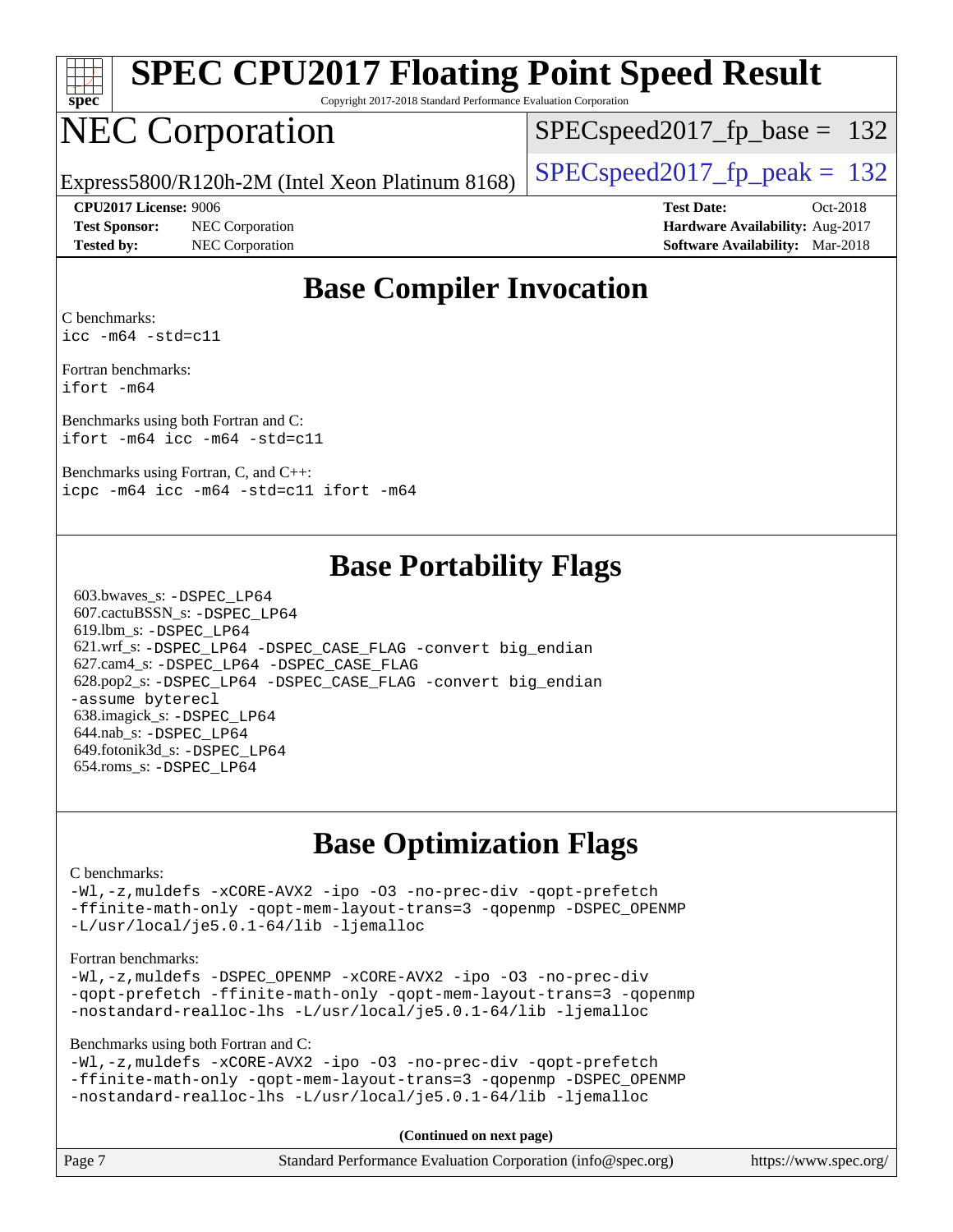

Copyright 2017-2018 Standard Performance Evaluation Corporation

## NEC Corporation

SPECspeed2017 fp base =  $132$ 

Express5800/R120h-2M (Intel Xeon Platinum 8168) [SPECspeed2017\\_fp\\_peak =](http://www.spec.org/auto/cpu2017/Docs/result-fields.html#SPECspeed2017fppeak)  $132$ 

**[Tested by:](http://www.spec.org/auto/cpu2017/Docs/result-fields.html#Testedby)** NEC Corporation **[Software Availability:](http://www.spec.org/auto/cpu2017/Docs/result-fields.html#SoftwareAvailability)** Mar-2018

**[CPU2017 License:](http://www.spec.org/auto/cpu2017/Docs/result-fields.html#CPU2017License)** 9006 **[Test Date:](http://www.spec.org/auto/cpu2017/Docs/result-fields.html#TestDate)** Oct-2018 **[Test Sponsor:](http://www.spec.org/auto/cpu2017/Docs/result-fields.html#TestSponsor)** NEC Corporation **[Hardware Availability:](http://www.spec.org/auto/cpu2017/Docs/result-fields.html#HardwareAvailability)** Aug-2017

### **[Base Optimization Flags \(Continued\)](http://www.spec.org/auto/cpu2017/Docs/result-fields.html#BaseOptimizationFlags)**

[Benchmarks using Fortran, C, and C++:](http://www.spec.org/auto/cpu2017/Docs/result-fields.html#BenchmarksusingFortranCandCXX)

[-Wl,-z,muldefs](http://www.spec.org/cpu2017/results/res2018q4/cpu2017-20181029-09349.flags.html#user_CC_CXX_FCbase_link_force_multiple1_b4cbdb97b34bdee9ceefcfe54f4c8ea74255f0b02a4b23e853cdb0e18eb4525ac79b5a88067c842dd0ee6996c24547a27a4b99331201badda8798ef8a743f577) [-xCORE-AVX2](http://www.spec.org/cpu2017/results/res2018q4/cpu2017-20181029-09349.flags.html#user_CC_CXX_FCbase_f-xCORE-AVX2) [-ipo](http://www.spec.org/cpu2017/results/res2018q4/cpu2017-20181029-09349.flags.html#user_CC_CXX_FCbase_f-ipo) [-O3](http://www.spec.org/cpu2017/results/res2018q4/cpu2017-20181029-09349.flags.html#user_CC_CXX_FCbase_f-O3) [-no-prec-div](http://www.spec.org/cpu2017/results/res2018q4/cpu2017-20181029-09349.flags.html#user_CC_CXX_FCbase_f-no-prec-div) [-qopt-prefetch](http://www.spec.org/cpu2017/results/res2018q4/cpu2017-20181029-09349.flags.html#user_CC_CXX_FCbase_f-qopt-prefetch) [-ffinite-math-only](http://www.spec.org/cpu2017/results/res2018q4/cpu2017-20181029-09349.flags.html#user_CC_CXX_FCbase_f_finite_math_only_cb91587bd2077682c4b38af759c288ed7c732db004271a9512da14a4f8007909a5f1427ecbf1a0fb78ff2a814402c6114ac565ca162485bbcae155b5e4258871) [-qopt-mem-layout-trans=3](http://www.spec.org/cpu2017/results/res2018q4/cpu2017-20181029-09349.flags.html#user_CC_CXX_FCbase_f-qopt-mem-layout-trans_de80db37974c74b1f0e20d883f0b675c88c3b01e9d123adea9b28688d64333345fb62bc4a798493513fdb68f60282f9a726aa07f478b2f7113531aecce732043) [-qopenmp](http://www.spec.org/cpu2017/results/res2018q4/cpu2017-20181029-09349.flags.html#user_CC_CXX_FCbase_qopenmp_16be0c44f24f464004c6784a7acb94aca937f053568ce72f94b139a11c7c168634a55f6653758ddd83bcf7b8463e8028bb0b48b77bcddc6b78d5d95bb1df2967) [-DSPEC\\_OPENMP](http://www.spec.org/cpu2017/results/res2018q4/cpu2017-20181029-09349.flags.html#suite_CC_CXX_FCbase_DSPEC_OPENMP) [-nostandard-realloc-lhs](http://www.spec.org/cpu2017/results/res2018q4/cpu2017-20181029-09349.flags.html#user_CC_CXX_FCbase_f_2003_std_realloc_82b4557e90729c0f113870c07e44d33d6f5a304b4f63d4c15d2d0f1fab99f5daaed73bdb9275d9ae411527f28b936061aa8b9c8f2d63842963b95c9dd6426b8a) [-L/usr/local/je5.0.1-64/lib](http://www.spec.org/cpu2017/results/res2018q4/cpu2017-20181029-09349.flags.html#user_CC_CXX_FCbase_jemalloc_link_path64_4b10a636b7bce113509b17f3bd0d6226c5fb2346b9178c2d0232c14f04ab830f976640479e5c33dc2bcbbdad86ecfb6634cbbd4418746f06f368b512fced5394) [-ljemalloc](http://www.spec.org/cpu2017/results/res2018q4/cpu2017-20181029-09349.flags.html#user_CC_CXX_FCbase_jemalloc_link_lib_d1249b907c500fa1c0672f44f562e3d0f79738ae9e3c4a9c376d49f265a04b9c99b167ecedbf6711b3085be911c67ff61f150a17b3472be731631ba4d0471706)

### **[Peak Compiler Invocation](http://www.spec.org/auto/cpu2017/Docs/result-fields.html#PeakCompilerInvocation)**

[C benchmarks](http://www.spec.org/auto/cpu2017/Docs/result-fields.html#Cbenchmarks): [icc -m64 -std=c11](http://www.spec.org/cpu2017/results/res2018q4/cpu2017-20181029-09349.flags.html#user_CCpeak_intel_icc_64bit_c11_33ee0cdaae7deeeab2a9725423ba97205ce30f63b9926c2519791662299b76a0318f32ddfffdc46587804de3178b4f9328c46fa7c2b0cd779d7a61945c91cd35)

[Fortran benchmarks](http://www.spec.org/auto/cpu2017/Docs/result-fields.html#Fortranbenchmarks): [ifort -m64](http://www.spec.org/cpu2017/results/res2018q4/cpu2017-20181029-09349.flags.html#user_FCpeak_intel_ifort_64bit_24f2bb282fbaeffd6157abe4f878425411749daecae9a33200eee2bee2fe76f3b89351d69a8130dd5949958ce389cf37ff59a95e7a40d588e8d3a57e0c3fd751)

[Benchmarks using both Fortran and C](http://www.spec.org/auto/cpu2017/Docs/result-fields.html#BenchmarksusingbothFortranandC): [ifort -m64](http://www.spec.org/cpu2017/results/res2018q4/cpu2017-20181029-09349.flags.html#user_CC_FCpeak_intel_ifort_64bit_24f2bb282fbaeffd6157abe4f878425411749daecae9a33200eee2bee2fe76f3b89351d69a8130dd5949958ce389cf37ff59a95e7a40d588e8d3a57e0c3fd751) [icc -m64 -std=c11](http://www.spec.org/cpu2017/results/res2018q4/cpu2017-20181029-09349.flags.html#user_CC_FCpeak_intel_icc_64bit_c11_33ee0cdaae7deeeab2a9725423ba97205ce30f63b9926c2519791662299b76a0318f32ddfffdc46587804de3178b4f9328c46fa7c2b0cd779d7a61945c91cd35)

[Benchmarks using Fortran, C, and C++:](http://www.spec.org/auto/cpu2017/Docs/result-fields.html#BenchmarksusingFortranCandCXX) [icpc -m64](http://www.spec.org/cpu2017/results/res2018q4/cpu2017-20181029-09349.flags.html#user_CC_CXX_FCpeak_intel_icpc_64bit_4ecb2543ae3f1412ef961e0650ca070fec7b7afdcd6ed48761b84423119d1bf6bdf5cad15b44d48e7256388bc77273b966e5eb805aefd121eb22e9299b2ec9d9) [icc -m64 -std=c11](http://www.spec.org/cpu2017/results/res2018q4/cpu2017-20181029-09349.flags.html#user_CC_CXX_FCpeak_intel_icc_64bit_c11_33ee0cdaae7deeeab2a9725423ba97205ce30f63b9926c2519791662299b76a0318f32ddfffdc46587804de3178b4f9328c46fa7c2b0cd779d7a61945c91cd35) [ifort -m64](http://www.spec.org/cpu2017/results/res2018q4/cpu2017-20181029-09349.flags.html#user_CC_CXX_FCpeak_intel_ifort_64bit_24f2bb282fbaeffd6157abe4f878425411749daecae9a33200eee2bee2fe76f3b89351d69a8130dd5949958ce389cf37ff59a95e7a40d588e8d3a57e0c3fd751)

### **[Peak Portability Flags](http://www.spec.org/auto/cpu2017/Docs/result-fields.html#PeakPortabilityFlags)**

Same as Base Portability Flags

## **[Peak Optimization Flags](http://www.spec.org/auto/cpu2017/Docs/result-fields.html#PeakOptimizationFlags)**

[C benchmarks](http://www.spec.org/auto/cpu2017/Docs/result-fields.html#Cbenchmarks):

619.lbm\_s: basepeak = yes

638.imagick\_s: basepeak = yes

 $644$ .nab\_s: basepeak = yes

[Fortran benchmarks](http://www.spec.org/auto/cpu2017/Docs/result-fields.html#Fortranbenchmarks):

603.bwaves\_s: basepeak = yes

**(Continued on next page)**

Page 8 Standard Performance Evaluation Corporation [\(info@spec.org\)](mailto:info@spec.org) <https://www.spec.org/>